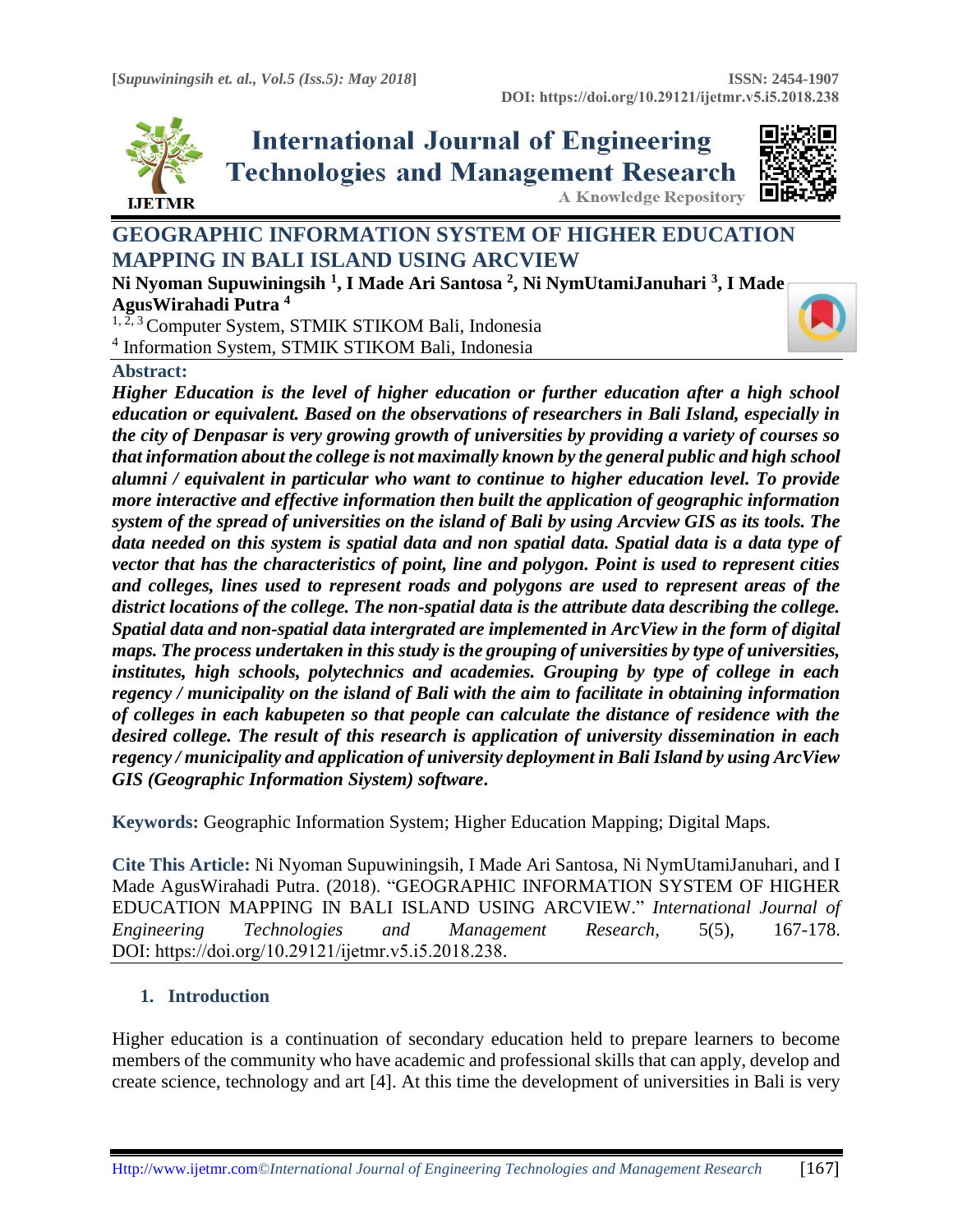rapid, along with the increasing needs in the world of work that requires experts in their respective fields.

The community in general and the students who graduated from high school / vocational school / equivalent in particular, desperately need effective and efficient information in obtaining information about the university on the island of Bali and no doubt to place his choice in accordance with the interests and abilities in a particular field of knowledge. Therefore, it is necessary to build an application of geographic information system of the spread of this college that can help the community or graduate high school students / vocational / equivalent who just completed their education and want to continue education to a higher level again.

Geographic Information Systems (GIS) can provide information effectively in determining universities based on the areas of knowledge that are in demand by the community. During this time the public difficulty in obtaining information because of the possibility of too many universities in Bali are scattered in some areas and the possible lack of socialization of each college about the program offered. Therefore, this system can be a decision-making system for the community in general and graduates of high school / vocational school / equivalent in particular, to determine the choice of universities in accordance with their interests.

# **2. Materials and Methods**

#### **Geographic Information System Concept**

Geographic information system consists of three terms, namely system, information and geography. The system is a set of components or elements that are interconnected between components / elements to achieve goals. The concept of information is the result of data processing and geography is the study of the Earth's surface. The concept of geographic information system is a collection of components consisting of interacting with each other in data processing so as to produce geographical information that implementation in the form of digital maps. Geographic information systems can also be defined as an information system that can analyze, store, update, integrate and display all forms of information related to the earth's surface. The existence of an efficient geographic information system capable of managing data with complex and large-scale structures can assist in the decision-making process [16].

Spatial data is data that has geo reference references where various attribute data are located in various spatial units. Currently spatial data is becoming an important medium for sustainable natural resource development and management planning on continental, national, regional and local coverage. The utilization of spatial data is increasing after the existence of digital mapping technology and its utilization in Geographic Information System (GIS). Spatial data formats can be either vector (polygon, line, points) or raster. In this study using the vector format because the map is a thematic map [15].

Non-spatial data or attribute data is a type of data that represents descriptive aspects of the phenomenon being modeled, this descriptive aspect includes items or properties of the phenomenon concerned to the time dimension [15].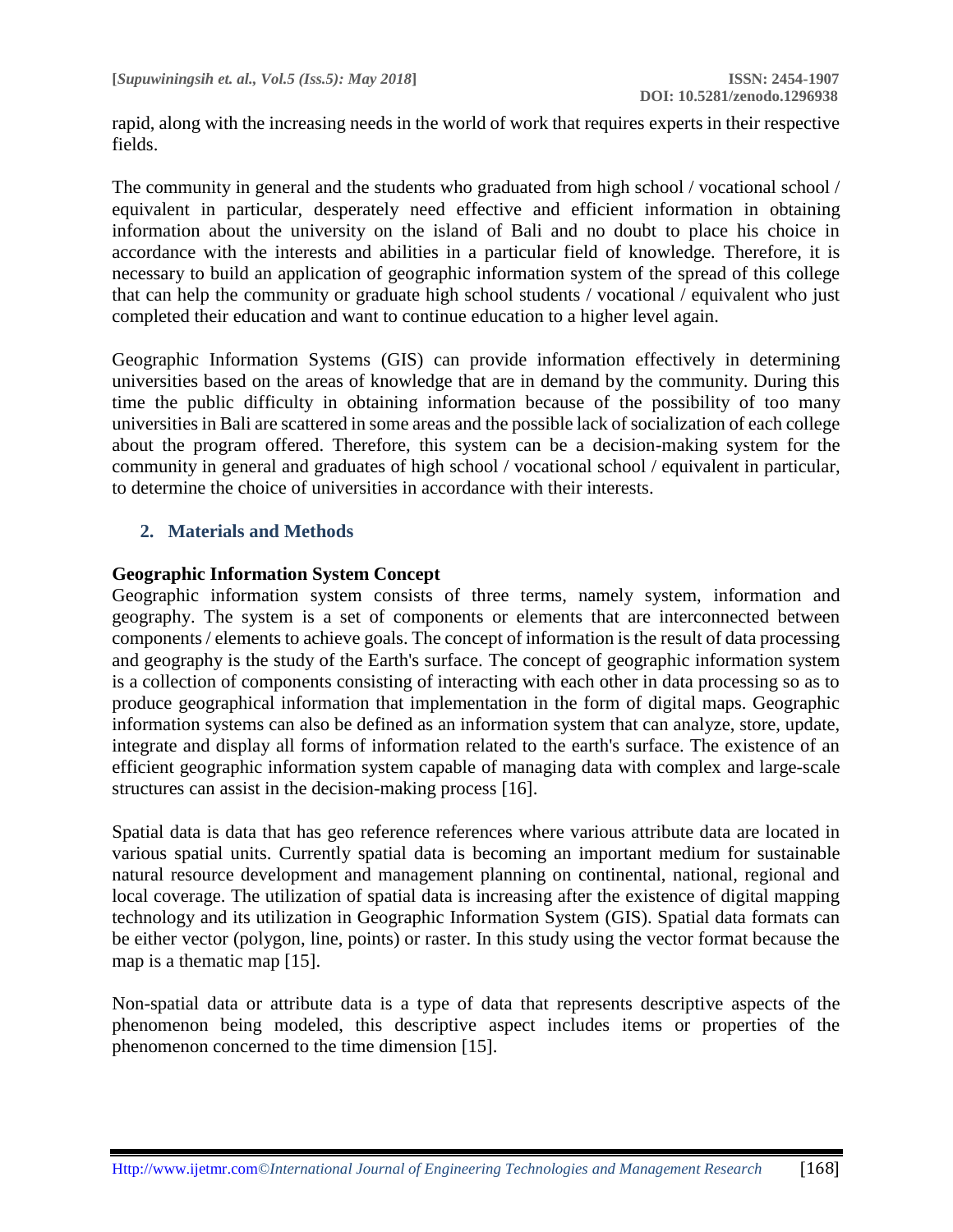# **ArcView Concept**

ArcView is one of the desktop Geographic Information System (GIS) software and mapping developed by ESRI (Environmental System Research Institute). With ArcView, users can have the ability to visualize, explore, answer queries (spatial and non spatial databases), analyze data geographically and so on. The capabilities of these ArcView SIG devices can generally be described below [15]:

- 1) Data exchange: reading and writing from and into other GIS software formats.
- 2) Perform statistical analysis and mathematical operations
- 3) Displays spatial data and attributes
- 4) Answering spatial queries as well as attributes
- 5) Perform basic GIS functions
- 6) Create thematic maps
- 7) Customize the application using the script language
- 8) Doing other special GIS functions

### **Mapping Concept**

Map is a depiction of the surface of the earth that is projected onto a plane with a certain scale. Map Making Functions and Purposes:

- 1) Shows the relative position or location on the face of the earth
- 2) Shows the size (width, distance) on the face of the earth
- 3) Describe the shape of the face of the earth
- 4) Presenting potential data of a region
- 5) Communication of space information
- 6) Save information
- 7) Assisting the job (road construction, navigation, planning)
- 8) Analysis of spatial data (volume calculation)

Types of maps by Data Type are Topographic Map, Thematic Map, based on the scale is Cadast Map (1: 100 to 1: 5.000), Large Scale Map (1: 5.000 - 1: 250,000), Medium Scale Map 1: 250.000 up to 1: 500.000), Small Scale Map (1: 500.000 - 1: 1.000.000), Geographic Scale Map (> 1: 1,000,000) [17].

Map components, Map Scale, Legend, Orientation, Symbols, Source and manufacture and Projection. Map analysis is an attempt to analyze the information displayed on the map. Examples include counting slopes, calculating volumes, determining patterns and drainage densities, analyzing vegetation patterns, analyzing patterns of settlement distribution. Map Interpretation is an effort to analyze the map associated with other sources of information, for a purpose. For example, if a region on the map has a rectangular drainage pattern, it can be predicted that the ground surface of the area is flat, and composed of soft rocky surfaces. Map Projection is an attempt to move parallel lines and meridians from the curved plane to the flat plane.

#### **Higher Education Definition**

Higher Education is a continuation of secondary education held to prepare learners to become members of the community who have academic and professional ability who can apply, develop and create science, technology and art [1].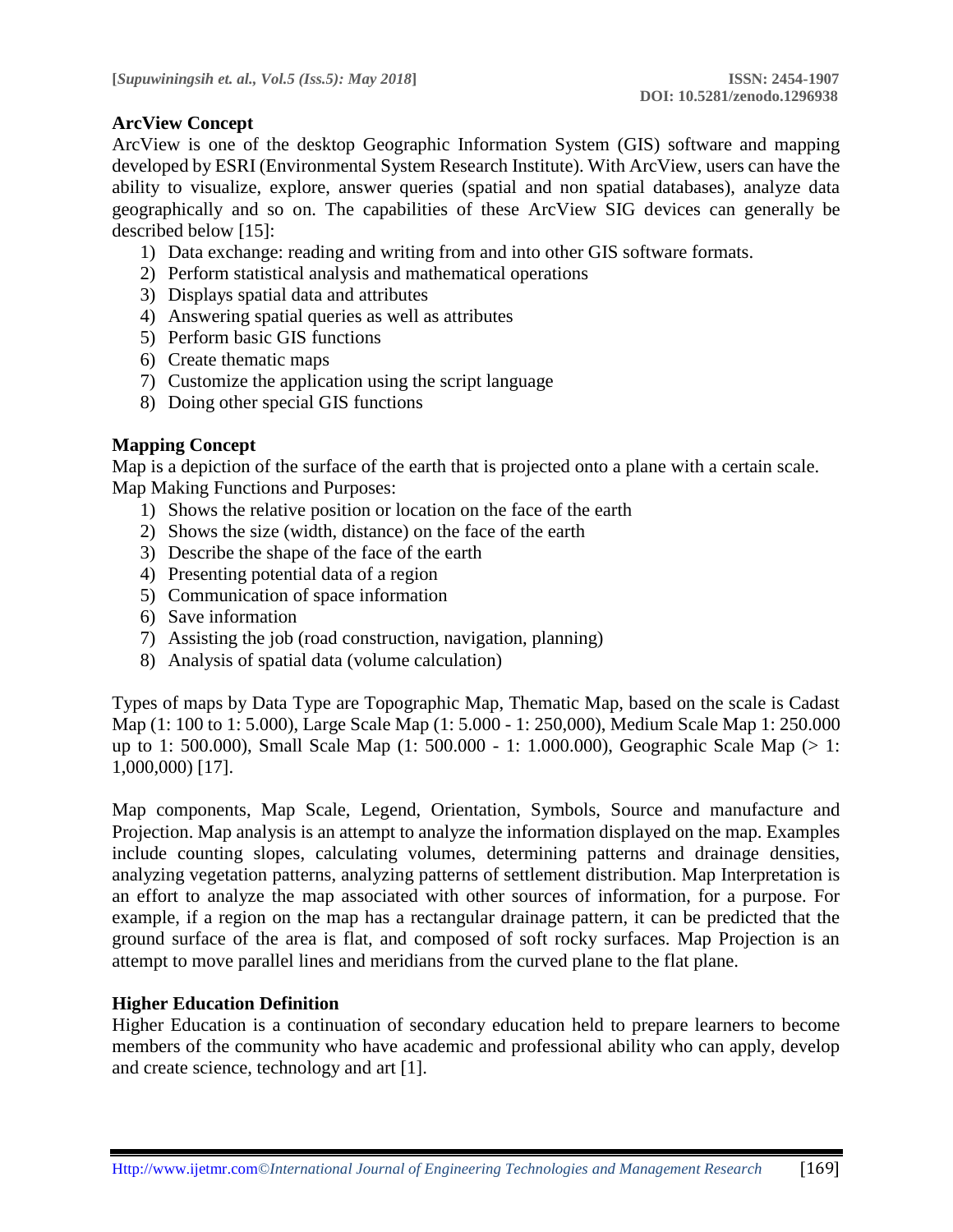Higher Education are educational units of higher education providers. Students are called college students, while college educators are called lecturers. By type, colleges are divided into two:

- State higher education are universities organized by the government.
- Private higher education are private universities. These education are managed by Private Legal Entities & under the coordination of Kopertis of each region.

According to the level of his position, private higher educationare divided into 3 statuses, namely:

- 1) Higher education with registered status are valid for a period of 5 years.
- 2) Higher education with a recognized status is valid for a period of 4 years.
- 3) Higher education with equal status shall be valid for a period of 3 years.

Higher education is education at a higher level than middle school education in education. Higher education objectives are:

- 1) Preparing learners to become members of the community who have academic and professional skills who can apply, develop and create science, technology and art.
- 2) Develop and disseminate science, technology and art as well as optimize its use to improve people's living standards and enrich national culture.

In Indonesia, higher education can take the form of academy, institute, polytechnic, college, and university. Higher education can provide academic, professional, and vocational education with diploma education programs (D1, D2, D3, D4), undergraduate (S1), master (S2), doctoral (S3), and specialist degrees. Universities, institutes, and colleges with doctoral programs are entitled to award honorary doctorates to honorable individuals with respect to outstanding services in the fields of science, technology, society, religion, culture or art. The name of a professor or professor is only used during the relevant work is still active as educators in college.

This research method consists of several stages:

- 1) Search data from internet
- 2) Observation of the location of Higher Education
- 3) Literature review
- 4) Data collection
- 5) Data analysis process (spatial data and non spatial data)
- 6) Analysis of non spatial data using ERD (Entity Relationship Diagram)
- 7) Layer identification process
- 8) Digitization process

# **3. Results and Discussions**

Digitization is the process of drawing maps from manual to digital. Digitization process is by identifying the layer to be created. Layers are layers with the aim of grouping the same data so that it is easily manipulated. The first layer is a layer with polygon type feature to store spatial data of the islands of Bali (\* shp). The second layer is the district / municipality layer and is equipped with the name of each region. The result of digitization can be seen in figure 1.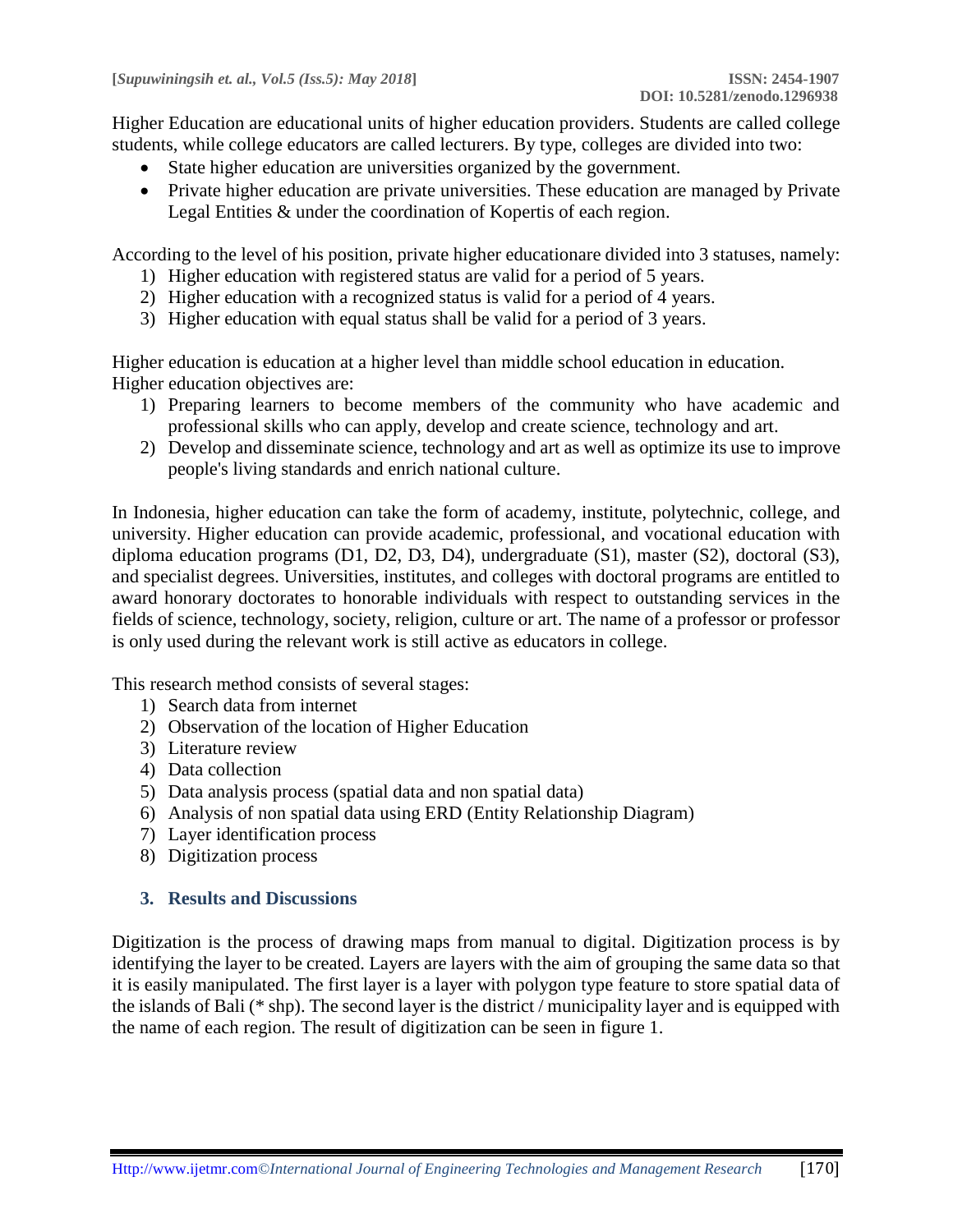

Figure 1: Result of Digitation Map of Bali Island

Here is a picture of the data described by using ERD (Entity Relationship Diagram). In making this diagram, the first step is to identify the entity (object), the second step is the identification of each attribute and the third step is the identification of relations between objects. Entity (object) in this research is as follows:

| <b>Entity Name</b>  | <b>Attribute</b> | Data Type | <b>Character width</b> |
|---------------------|------------------|-----------|------------------------|
| Area                | Id wly           | string    | 5                      |
|                     | $Nm_wly$         | string    | 16                     |
|                     | Nm_kab           | string    | 16                     |
|                     | Ibu_kota         | string    | 20                     |
|                     | Luas_wly         | Number    | 10                     |
|                     | Jml kec          | Number    | 5                      |
| College             | Id ST            | string    | 5                      |
|                     | Nm_ST            | string    | 16                     |
|                     | Bid_ilmu         | string    | 30                     |
|                     | Jml_jurusan      | number    | 5                      |
|                     | status           | string    | 10                     |
|                     | lokasi           | string    | 50                     |
|                     | Nm_Kab           | string    | 20                     |
|                     | Telp             | string    | 15                     |
|                     | website          | string    | 50                     |
| Majoring in College | NoId_JST         | string    | 5                      |
|                     | Nama_jurusan     | number    | 16                     |

|  |  |  | Table 1: Identify the object |  |  |  |
|--|--|--|------------------------------|--|--|--|
|--|--|--|------------------------------|--|--|--|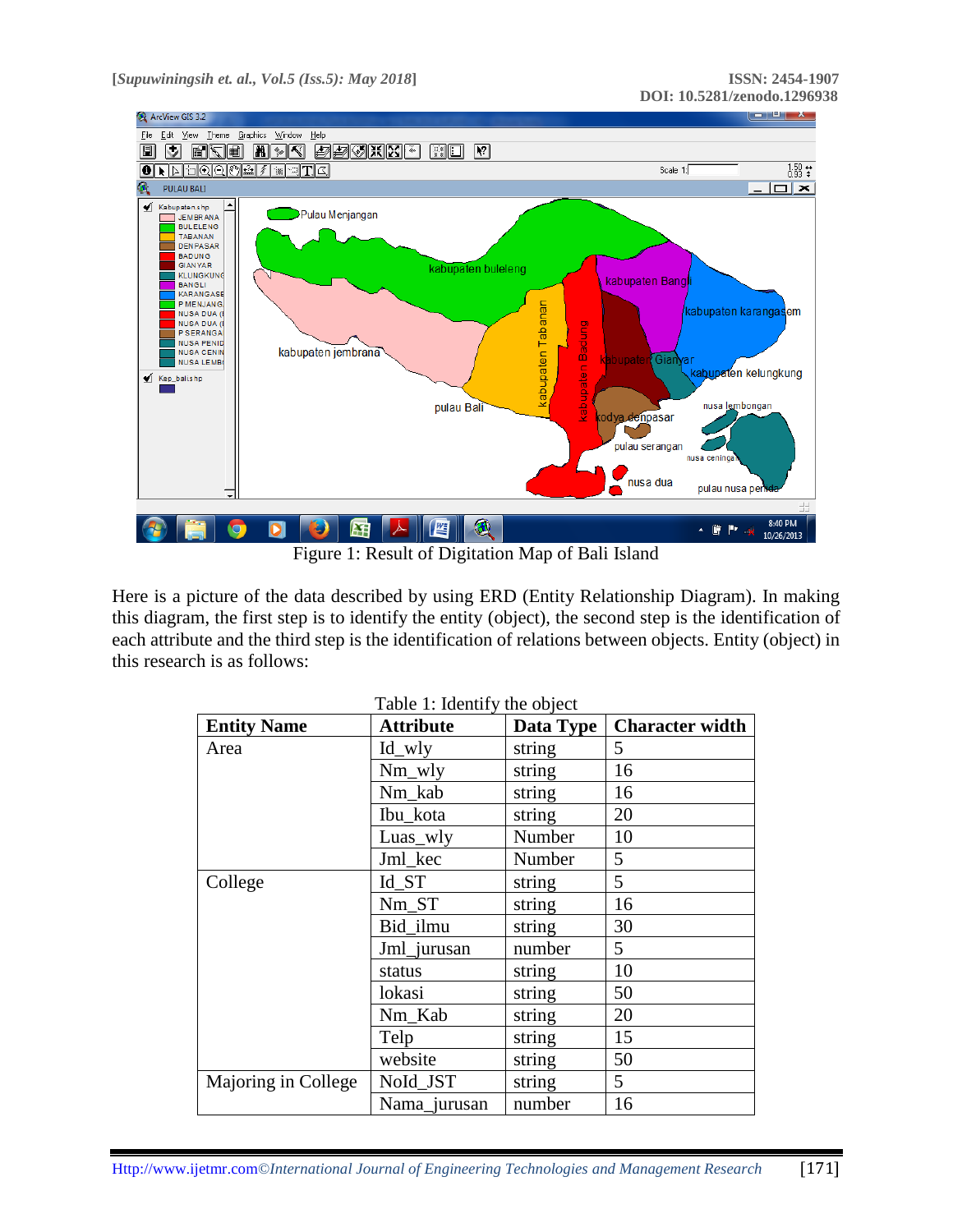| 10<br>Status_jurusan<br>string<br>16<br>Nm_ST<br>string<br>7<br>University<br>Id_Uni<br>string<br>Nama_Uni<br>30<br>string<br>10<br><b>Status</b><br>string<br>Jml F<br>5<br>number<br>5<br>Jml_jurusan<br>number<br>50<br>lokasi<br>string<br>20<br>Nm Kab<br>string<br>website<br>50<br>string<br>No_telp<br>15<br>string<br>$\overline{7}$<br>Id F<br>Faculty<br>string<br>Nama_fakultas<br>20<br>string<br>Nama_Uni<br>30<br>string<br>7<br>Majoring_faculty<br>$Id_{irs}$<br>string<br>30<br>Nama_jurusan<br>string<br>5<br>Status_jurusan<br>string<br>10<br>Nama_Fakultas<br>string |
|--------------------------------------------------------------------------------------------------------------------------------------------------------------------------------------------------------------------------------------------------------------------------------------------------------------------------------------------------------------------------------------------------------------------------------------------------------------------------------------------------------------------------------------------------------------------------------------------|
|                                                                                                                                                                                                                                                                                                                                                                                                                                                                                                                                                                                            |
|                                                                                                                                                                                                                                                                                                                                                                                                                                                                                                                                                                                            |
|                                                                                                                                                                                                                                                                                                                                                                                                                                                                                                                                                                                            |
|                                                                                                                                                                                                                                                                                                                                                                                                                                                                                                                                                                                            |
|                                                                                                                                                                                                                                                                                                                                                                                                                                                                                                                                                                                            |
|                                                                                                                                                                                                                                                                                                                                                                                                                                                                                                                                                                                            |
|                                                                                                                                                                                                                                                                                                                                                                                                                                                                                                                                                                                            |
|                                                                                                                                                                                                                                                                                                                                                                                                                                                                                                                                                                                            |
|                                                                                                                                                                                                                                                                                                                                                                                                                                                                                                                                                                                            |
|                                                                                                                                                                                                                                                                                                                                                                                                                                                                                                                                                                                            |
|                                                                                                                                                                                                                                                                                                                                                                                                                                                                                                                                                                                            |
|                                                                                                                                                                                                                                                                                                                                                                                                                                                                                                                                                                                            |
|                                                                                                                                                                                                                                                                                                                                                                                                                                                                                                                                                                                            |
|                                                                                                                                                                                                                                                                                                                                                                                                                                                                                                                                                                                            |
|                                                                                                                                                                                                                                                                                                                                                                                                                                                                                                                                                                                            |
|                                                                                                                                                                                                                                                                                                                                                                                                                                                                                                                                                                                            |
|                                                                                                                                                                                                                                                                                                                                                                                                                                                                                                                                                                                            |
|                                                                                                                                                                                                                                                                                                                                                                                                                                                                                                                                                                                            |
| 30<br>Nama_Univ<br>string                                                                                                                                                                                                                                                                                                                                                                                                                                                                                                                                                                  |
| $\overline{7}$<br>Polytechnic<br>Id_pol<br>string                                                                                                                                                                                                                                                                                                                                                                                                                                                                                                                                          |
| Nm_pol<br>30<br>string                                                                                                                                                                                                                                                                                                                                                                                                                                                                                                                                                                     |
| $\overline{7}$<br>string<br>status                                                                                                                                                                                                                                                                                                                                                                                                                                                                                                                                                         |
| 5<br>Jml_jurs<br>number                                                                                                                                                                                                                                                                                                                                                                                                                                                                                                                                                                    |
| 15<br>Telp<br>string                                                                                                                                                                                                                                                                                                                                                                                                                                                                                                                                                                       |
| 50<br>lokasi<br>string                                                                                                                                                                                                                                                                                                                                                                                                                                                                                                                                                                     |
| 20<br>Nm_Kab<br>string                                                                                                                                                                                                                                                                                                                                                                                                                                                                                                                                                                     |
| 50<br>website<br>string                                                                                                                                                                                                                                                                                                                                                                                                                                                                                                                                                                    |
| 7<br>Id_JPol<br>Majoring_polytecnic<br>string                                                                                                                                                                                                                                                                                                                                                                                                                                                                                                                                              |
| 30<br>Nm_jurusan<br>string                                                                                                                                                                                                                                                                                                                                                                                                                                                                                                                                                                 |
| 10<br>Status jurusan<br>string                                                                                                                                                                                                                                                                                                                                                                                                                                                                                                                                                             |
| $\frac{1}{\text{string}}$<br>30<br>Nm_Pol                                                                                                                                                                                                                                                                                                                                                                                                                                                                                                                                                  |
| 7<br>Institute<br>Id_Inst<br>string                                                                                                                                                                                                                                                                                                                                                                                                                                                                                                                                                        |
| 30<br>Nama institut<br>string                                                                                                                                                                                                                                                                                                                                                                                                                                                                                                                                                              |
| string<br>10<br>status                                                                                                                                                                                                                                                                                                                                                                                                                                                                                                                                                                     |
| 5<br>Jml jurs<br>number                                                                                                                                                                                                                                                                                                                                                                                                                                                                                                                                                                    |
| 50<br>lokasi<br>string                                                                                                                                                                                                                                                                                                                                                                                                                                                                                                                                                                     |
| Telp<br>string<br>10                                                                                                                                                                                                                                                                                                                                                                                                                                                                                                                                                                       |
| website<br>50<br>string                                                                                                                                                                                                                                                                                                                                                                                                                                                                                                                                                                    |
| Nm Kab<br>20<br>string                                                                                                                                                                                                                                                                                                                                                                                                                                                                                                                                                                     |
| Faculty_Institute<br>7<br>Id fakultas<br>string                                                                                                                                                                                                                                                                                                                                                                                                                                                                                                                                            |
| Nama_fakultas<br>30<br>string                                                                                                                                                                                                                                                                                                                                                                                                                                                                                                                                                              |
| 30<br>Nama_institut<br>string                                                                                                                                                                                                                                                                                                                                                                                                                                                                                                                                                              |
| Majoring_Institute<br>$\overline{7}$<br>$Id_JI$<br>string                                                                                                                                                                                                                                                                                                                                                                                                                                                                                                                                  |
| 30<br>Nama_jurusan<br>string                                                                                                                                                                                                                                                                                                                                                                                                                                                                                                                                                               |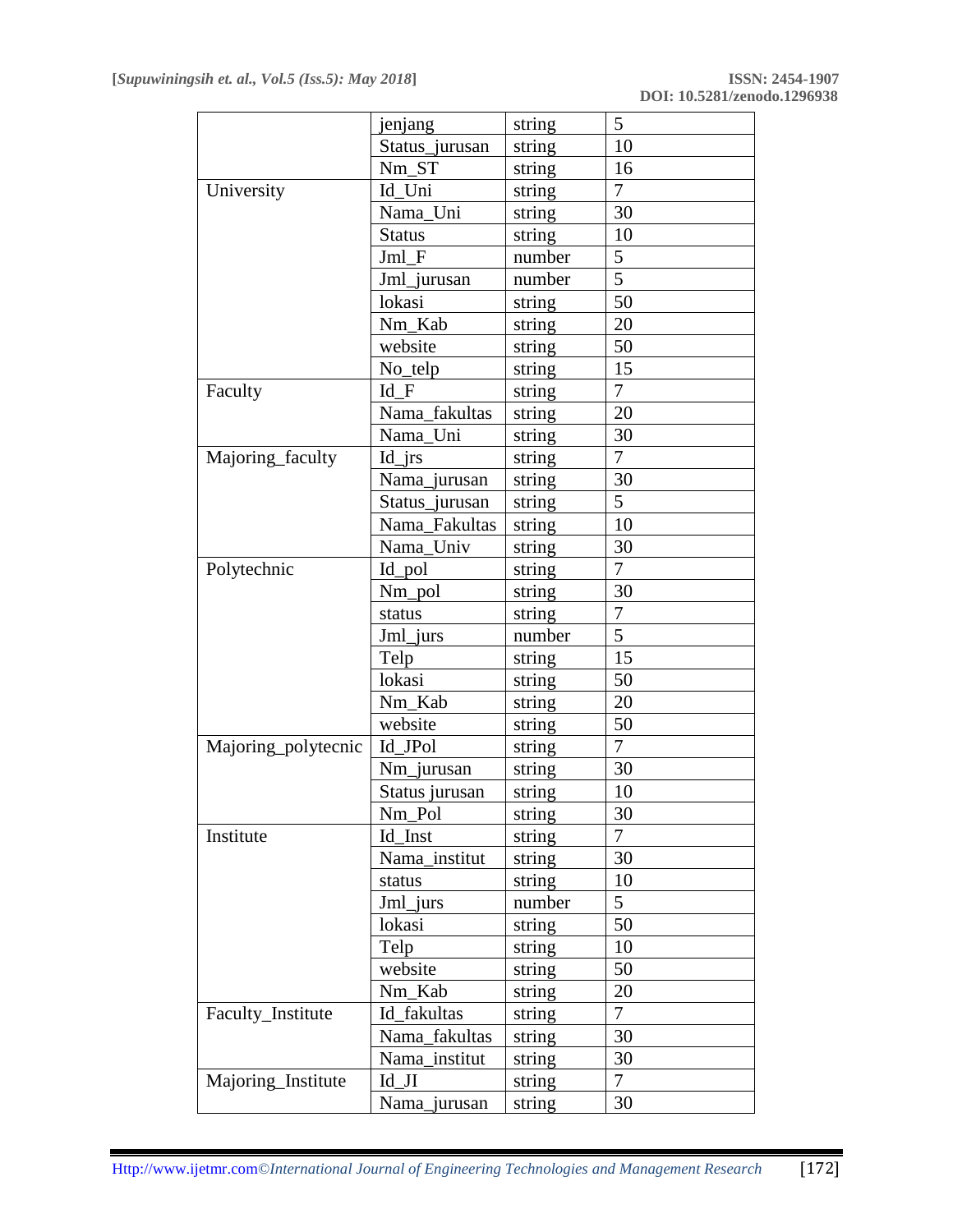|                  | jenjang        | string | 5  |
|------------------|----------------|--------|----|
|                  | Status_jurusan | string | 10 |
|                  | Nama_institut  | string | 30 |
| Academy          | No akdm        | string | 7  |
|                  | Nm_akdm        | string | 30 |
|                  | status         | string | 10 |
|                  | Jml_jur        | number | 5  |
|                  | lokasi         | string | 50 |
|                  | Telp           | string | 10 |
|                  | website        | string | 50 |
|                  | Nm Kab         | string | 30 |
| Majoring_academy | Id_jur_akdm    | string | 7  |
|                  | Nama_jurusan   | string | 30 |
|                  | jenjang        | string | 5  |
|                  | Status_jurusan | string | 10 |
|                  | Nm akdm        | string | 30 |



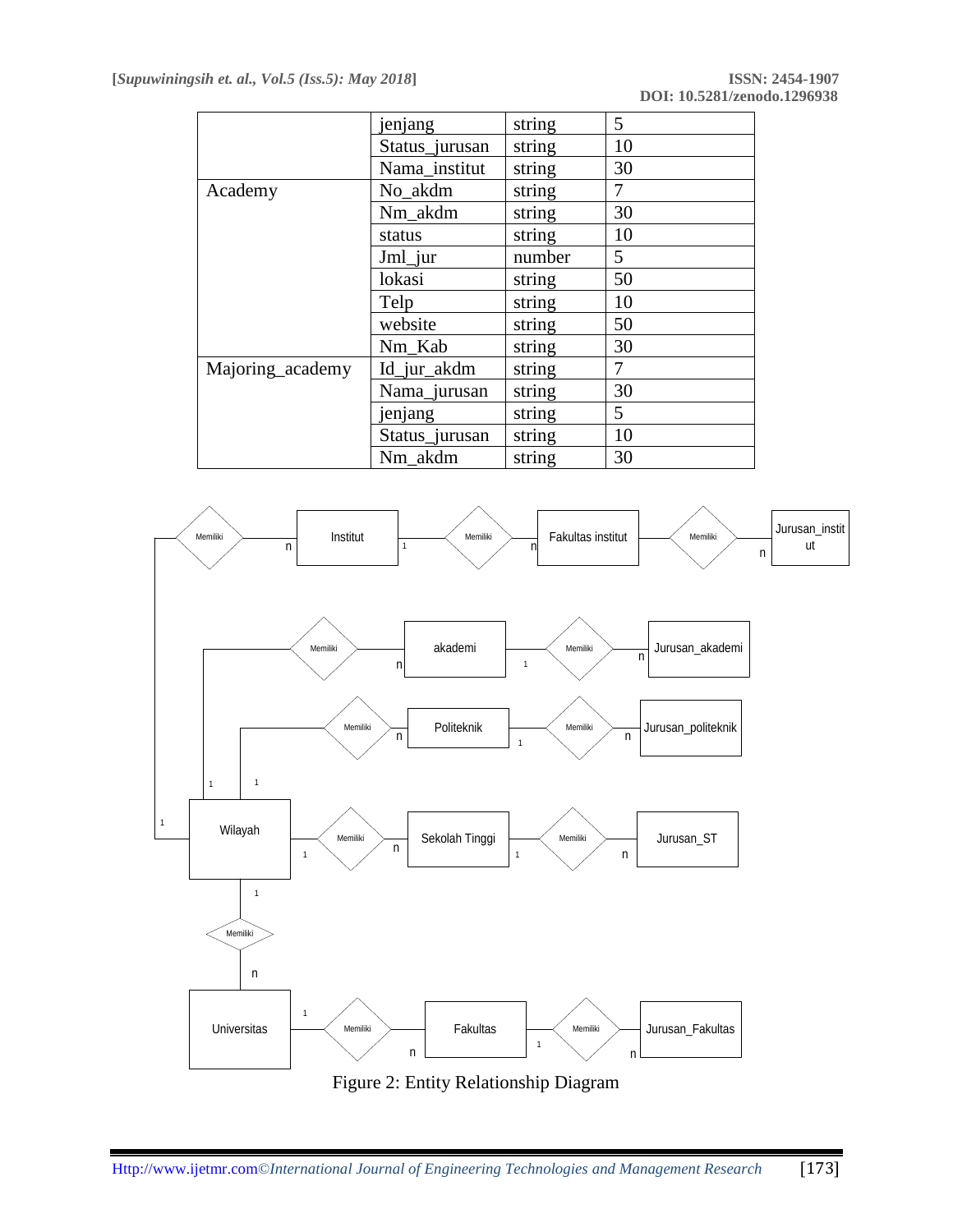### **Information of figure 2**

wilayah: area sekolahtinggi: college universitas: university institute: institute akademi: academy politeknik: polytechnic Fakultas\_institute :Faculty\_Institute Jurusan\_institut :Majoring\_Institute Jurusan\_akademi :Majoring\_academy Jurusan\_politeknik :Majoring\_polytechnic Jurusan\_ST :Majoring\_college Fakultas : faculty Jurusan\_fakultas :Majoring\_faculty

In this study, 13 entities were identified: university entity, entity area, college entity, institute entity, polytechnic entity, academic entity, faculty entity, entity faculty entity, college entity, entity majoring in polytechnic, entity majoring in academy and entity majoring in institute. The relationship between entities is one to many.

Here is a table about the districts of the island of Bali that identified the location of universities in each district / city.

| Id area        | Name_area<br>Name_regencies |                 | Capital_city |  |
|----------------|-----------------------------|-----------------|--------------|--|
|                | Jembrana                    | Jembrana        | Negara       |  |
| $\overline{c}$ | Buleleng                    | <b>Buleleng</b> | Singaraja    |  |
| $\overline{3}$ | Tabanan                     | Tabanan         | Tabanan      |  |
| $\overline{4}$ | Denpasar                    | Denpasar        | Denpasar     |  |
| 5              | Badung                      | Badung          | Mangupura    |  |
| 6              | P. Menjangan                | <b>Buleleng</b> | Singaraja    |  |
| $\overline{7}$ | Nusa dua                    | <b>Badung</b>   | Mangupura    |  |
| 8              | Nusa dua                    | <b>Badung</b>   | Mangupura    |  |
| 9              | P.serangan                  | <b>Badung</b>   | Mangupura    |  |
| 10             | Nusa penida                 | Klungkung       | Smarapura    |  |
| 11             | Nusa Ceningan               | Klungkung       | Smarapura    |  |
| 12             | Nusa Lembongan              | Klungkung       | Smarapura    |  |
| 13             | Gianyar                     | Gianyar         | Gianyar      |  |
| 14             | Bangli                      | Bangli          | Bangli       |  |
| 15             | Klungkung                   | Klungkung       | Smarapura    |  |
| 16             | Karangasem                  | Karangasem      | Amlapura     |  |

Table 1: List of Regencies / Cities on the Island of Bali

Higher education data are grouped into 5: university, institute, polytechnic, academy and college. Here is an explanation of each college.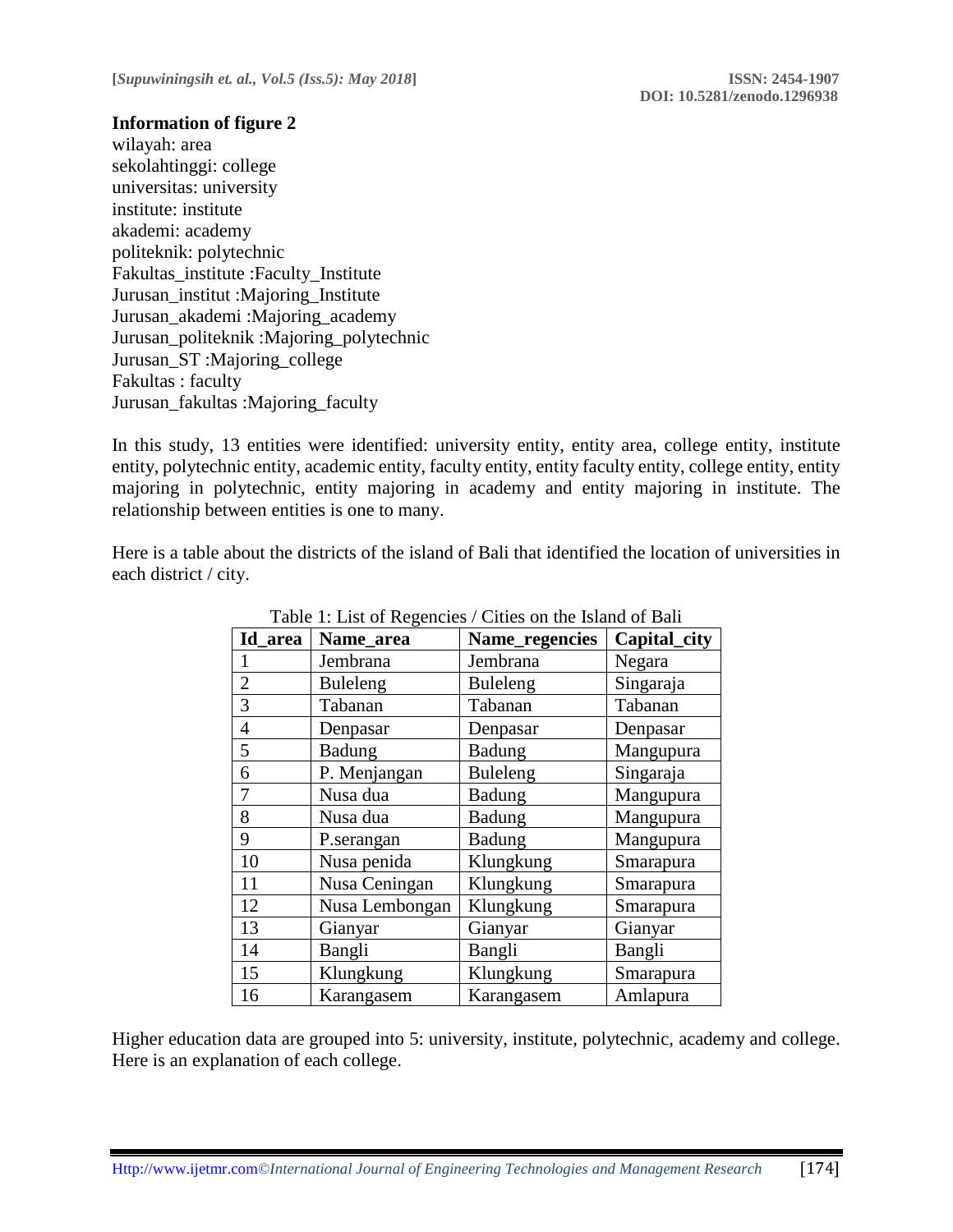| <b>Amount Types Of Higher Education</b> |            |  |                         |         |                |
|-----------------------------------------|------------|--|-------------------------|---------|----------------|
| <b>District</b>                         | University |  | Institute   Polytechnic | College | <b>Academy</b> |
| Jembrana                                |            |  |                         |         |                |
| <b>Buleleng</b>                         |            |  |                         |         |                |
| Tabanan                                 |            |  |                         |         |                |
| <b>Badung</b>                           |            |  |                         | ◠       |                |
| Bangli                                  |            |  |                         |         |                |
| Gianyar                                 |            |  |                         |         |                |
| Karangasem                              |            |  |                         |         |                |
| Denpasar                                |            |  |                         | 6       |                |
| Klungkung                               |            |  |                         |         |                |

Table 2: Number of Higher Education by Their Type

From the results of these observations, then the analysis of the number of higher education in each district / kodya by type. Here is a chart of the number of types of higher education in each district / city.



Figure 3: Chart of the number of Higher education

Based on the chart in figure 3 it is seen that the most number higher education types are universities, institutes, polytechnics, college and academics are located in Denpasar city. So the number of higher education that high most centered in the city of Denpasar while there are other districts no there are of higher education that is built Gianyar district and Klungkung district.

Implementation of spatial data analysis and non spatial data can be seen in figure 4, using ArcView software by digitizing. The results of the implementation are the cities of Denpasar and Badung regency as the second district that has the most number of higher education.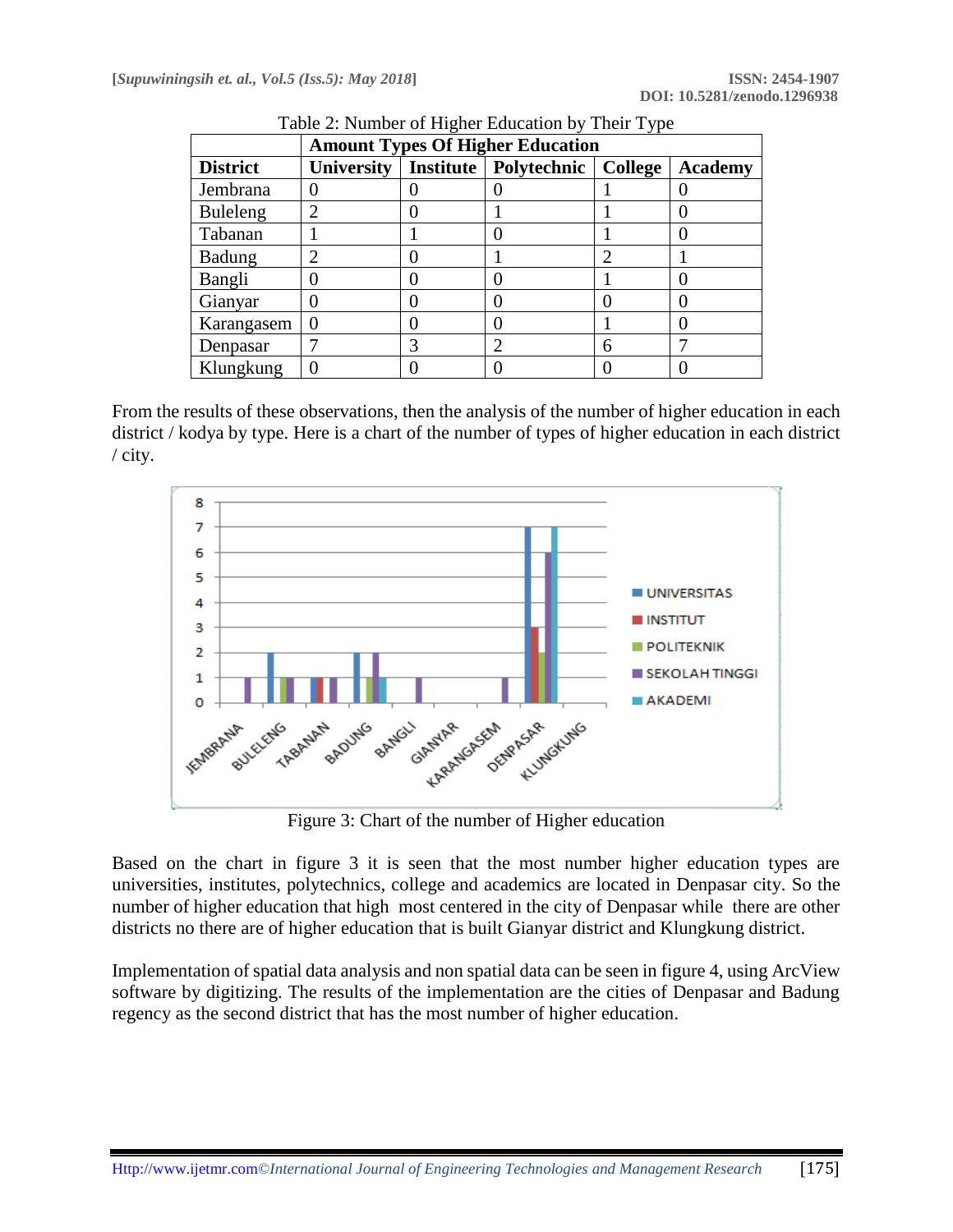

Figure 4: Digital map of higher education in the city of Denpasar

The result of integration between spatial data and non spatial data about college in Badung Regency implemented in ArcView software in the form of digital map based on geographic information system can be seen in figure 5.



Figure 5: Digital map of higher education in the city of Badung district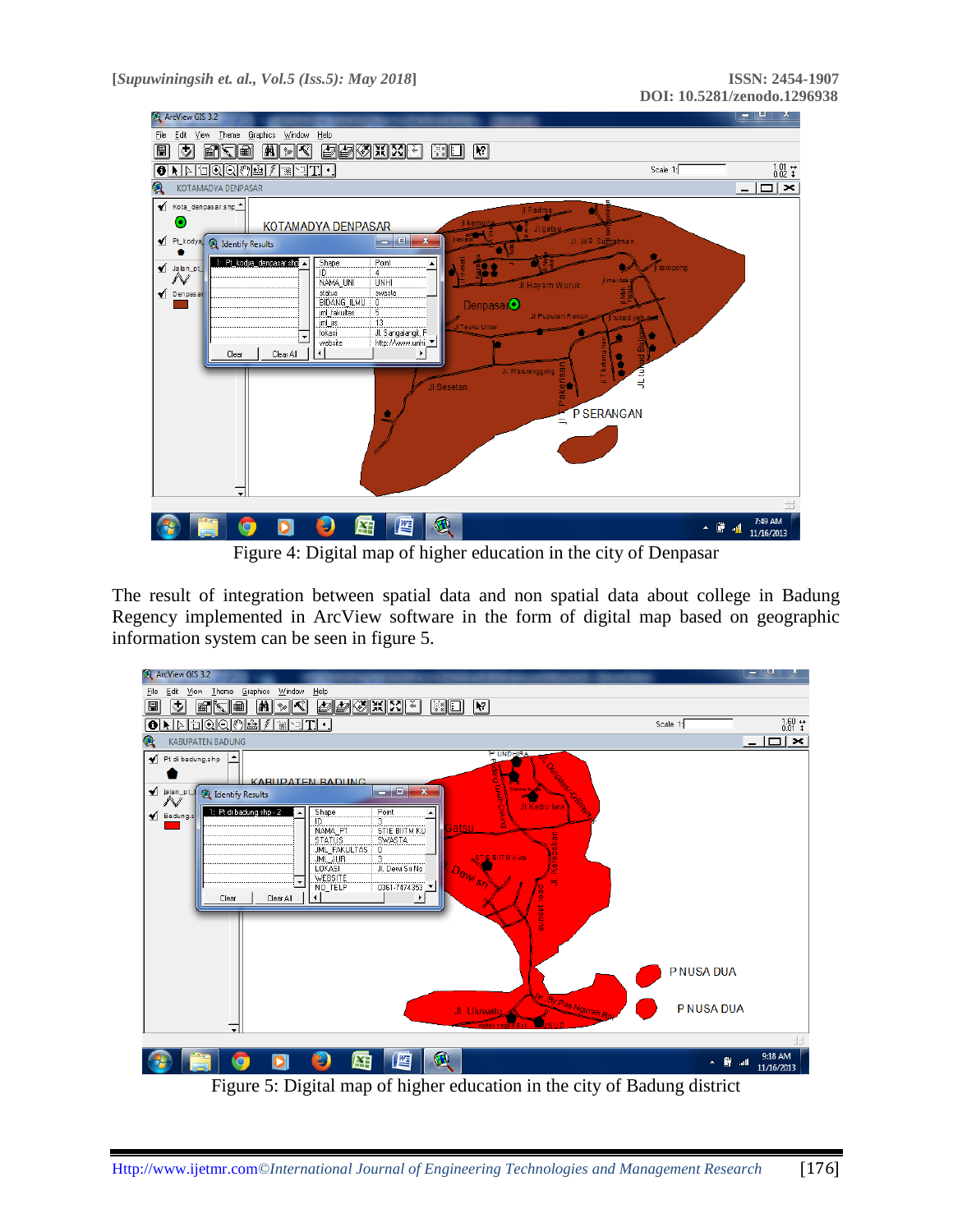# **4. Conclusions and Recommendations**

Based on the results of the research it can be concluded that the number of universities, institutes, polytechnics, college and academies are the most abundant in Denpasar regency / municipality. The city of Denpasar still dominates the highest number of types of universities. At the university which has the most number of faculty is Udayana University with state status. In the type of polytechnic that has many majors is the polytechnic of Bali, for the academy is the tourism academy of Denpasar and for the institute is ISI Denpasar and for high school is ST Foreign Language Saraswati.

# **Acknowledgements**

Thanks to all STMIK STIKOM Bali management for supporting this research. All the lecturers and all the research friends who have supported the completion of this research, we thank you very much

# **References**

- [1] Amlapura, S. A. (2018). STKIP Amlapura. Retrieved Januari 10, 2018, from STKIP Agama Hindu Amlapura website: [http://www.stkipagamahinduamlapura.ac.id](http://www.stkipagamahinduamlapura.ac.id/)
- [2] Denpasar, I. P. (2017). IKIP PGRI Bali. Retrieved November 10, 2017, from IKIP PGRI Bali website: http://www.ikippgribali.ac.id/
- [3] IHDN. (2017). Institut Hindu Dharma Negeri Denpasar. Retrieved November 10, 2017, from IHDN website: http://www.ihdn.ac.id
- [4] STIMIK. (2017). STIMIK Denpasar. Retrieved November 10, 2017, from STMIK Denpasar Blog Spot: http://www.stmik-denpasar.blogspot.com/
- [5] Indonesia, I. S. (2017). Institut Seni Indonesia. Retrieved November 10, 2017, from Institut Seni Indonesia Denpasar website: http://www.isi-dps.ac.id
- [6] Stikes. (2017). Stikes Bali. Retrieved November 9, 2017, from Stikes Bali website: http://www.stikes-bali.ac.id/
- [7] Stispolwirabhakti. (2018). Sekolah Tinggi Ilmu Sosial dan ilmu Politik Wira Bhakti. Retrieved Maret 11, 2018, from Stispolwirabhakti website: http://www.stispolwirabhakti.ac.id/
- [8] STKIP. (2017). STKIP Agama Hindu Singaraja. Retrieved November 10, 2017, from STKIP Agama Hindu Singaraja website: http://www.stkipahsingaraja.ac.id/
- [9] STMIK. (2017). STIMIK Denpasar. Retrieved November 10, 2017, from STMIK Denpasar Blog spot: http://www.stmik-denpasar.blogspot.com/
- [10] Tabanan, I. S. (2017). IKIP Saraswati Tabanan. Retrieved November 10, 2017, from IKIP Saraswati Tabanan website: http://www.ikipsaraswatitabanan.com/
- [11] Tabanan, S. M. (2017). STISIP Margarana Tabanan. Retrieved November 10, 2017, from STISIP Margarana Tabanan website: http://www.stisip-margarana.ac.id
- [12] undiksa. (2017). Universitas Pendidikan Ganesha. Retrieved November 9, 2017, from Universitas Pendidikan Ganesha website: http://www.undiksha.ac.id/id/
- [13] Wikipedia. (2017, april 21). Daftar Perguruan Tinggi Swasta di Bali. Retrieved Juni 21, 2017, from Wikipedia: http://id.wikipedia.org
- [14] Wikipedia. (2017, april 30). Data Spasial. Retrieved juni 19, 2017, from www.wikipedia.org: http ://www.wikipedia.org/wiki/Data\_spasial
- [15] Wikipedia. (2017, Juli 22). Perguruan Tinggi. Retrieved Agustus 14, 2017, from Wikipedia Website: http://id.wikipedia.org/wiki/Perguruan\_tinggi